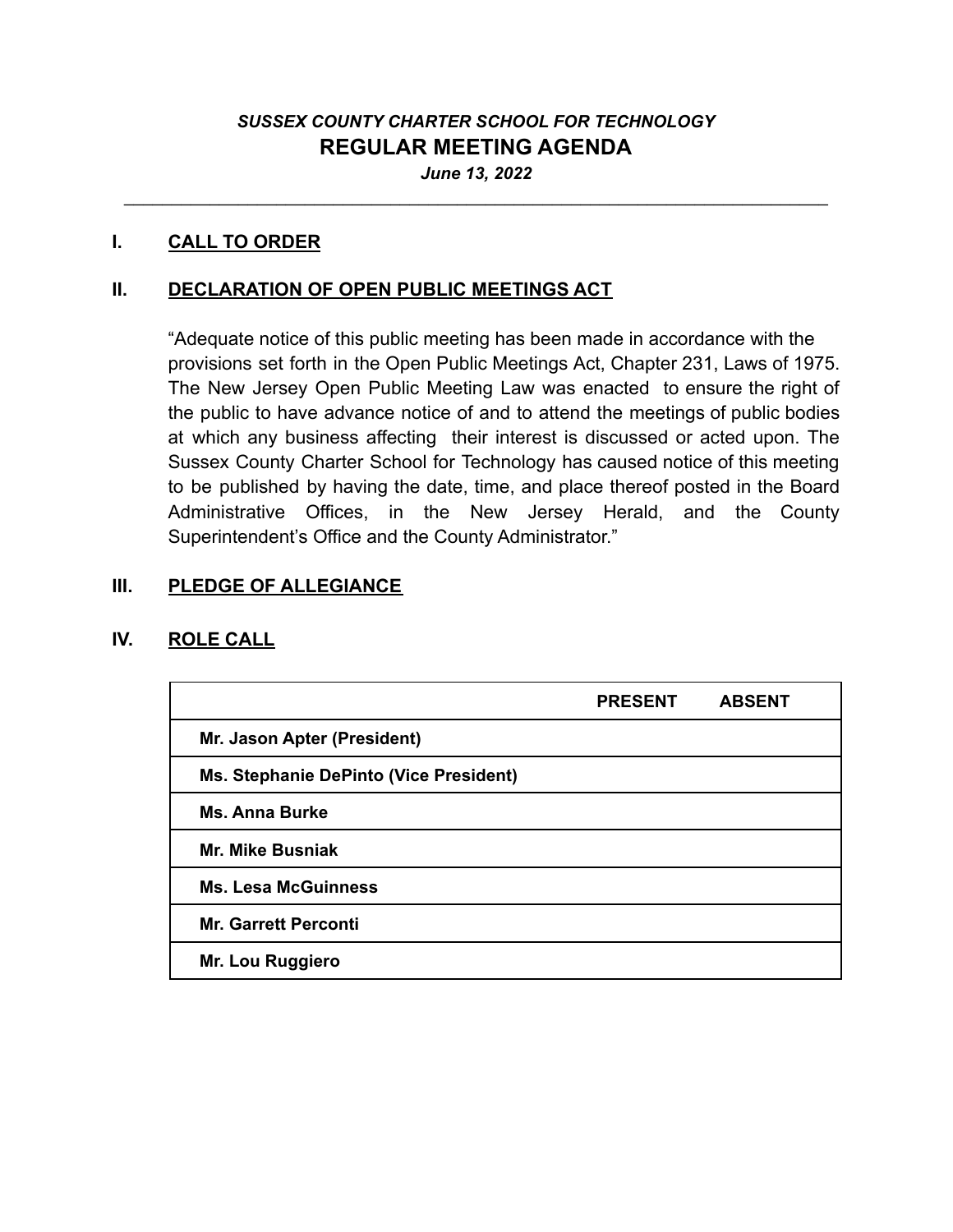# **V. APPROVAL OF MINUTES**

Regular Meeting Minutes of May 9, 2022

# **VI. CORRESPONDENCE**

#### **VII. COMMENTS**

- A. President's Comments
- B. Committee Reports **Policy** Finance
- C. Board Member Comments
- D. Faculty/ Staff Comments
- E. Student Liaison Comments
- F. PTO Comments
- G. Presentations

# **VIII. SUPERINTENDENT'S REPORT**

Enrollment for the month of May, 2022, was 225 students.

For the month of May 2022, a Fire Drill was held on May 26, 2022 at 12:55 PM.

For the month of May 2022, a Shelter In Place Drill was held on May 31, 2022 at 12:30 PM.

# **IX. BUSINESS ADMINISTRATOR'S REPORT**

# **X. PUBLIC PARTICIPATION (Agenda Items Only)**

### **XI. BOARD ACTIONS ON AGENDA ITEMS**

### **BUSINESS RECOMMENDATIONS**

1. RESOLVED that the Board of Trustees approve the Board Secretary's Report for the month ending April, 2022.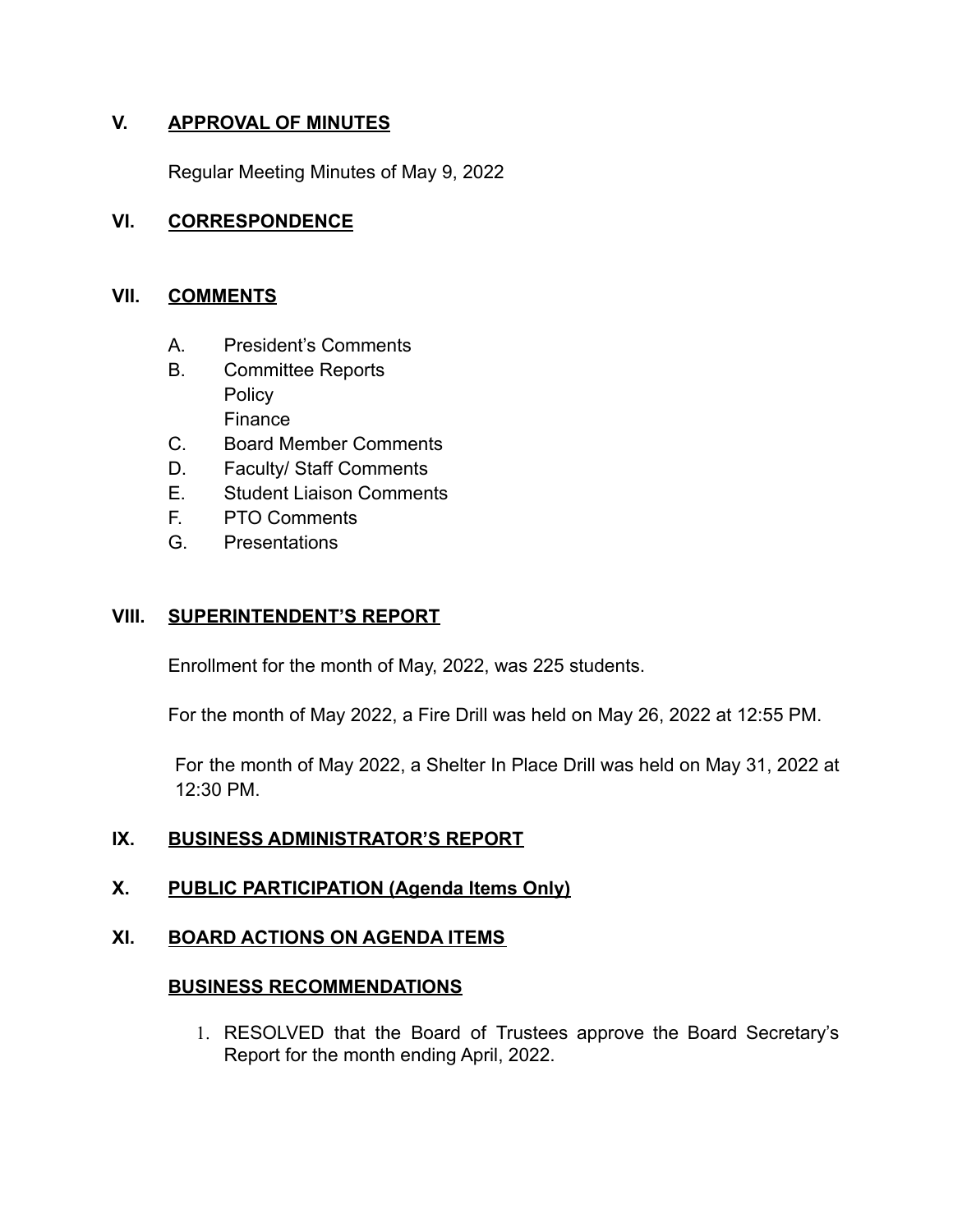- 2. RESOLVED, that the Board of Trustees approve the Treasurer of School Monies Report for the month ending April, 2022.
- 3. RESOLVED that the Board of Trustees approve the motion that the Board Secretary certifies that as of April 30, 2022, no line item account has been over-expended in violation of NJSA 18A:19-2.
- 4. RESOLVED, that pursuant NJSA to NJSA 18A:19-2, the Board of Trustees certify that as of April 30, 2022, after a review of the Board Secretary's monthly financial report and Treasurer of School Monies Report for the period ending April 30, 2022 upon consultation with the appropriate Charter School officials, to the best of our knowledge no major account or fund has been over expended in violation of NJSA 18A: 19-4 and that sufficient funds are available to meet the Charter School's financial obligations for the remainder of the fiscal year.
- 5. RESOLVED, that the Board of Trustees approve the motion, in compliance with NJSA 18A:22-8.1, for the budgetary transfers for the month of April, 2022 in the amount of \$0.00 to ensure that no line items are over expended.

| Dell Chromebook 9QWTK82  | <b>Dell Chromebook BHMLLF2</b> |
|--------------------------|--------------------------------|
| Dell Chromebook CSFT 881 | Dell Chromebook CSFT 869       |
| Dell Chrombeook 8MMLLF2  | Dell Chromebook (no serial #)  |
| Lenovo Laptop PF2Q4B17   |                                |
|                          |                                |
|                          |                                |
|                          |                                |
|                          |                                |

6. RESOLVED, that the Board of Trustees approve the decommission of the following items:

- 7. RESOLVED, that the Board of Trustees rescind the approval for VanGuard as an offered 403(b).
- 8. RESOLVED, that the Board of Trustees approve Connor, Strong, and Buckelew Property & Casualty Insurance Proposal for the 2022-2023 school year.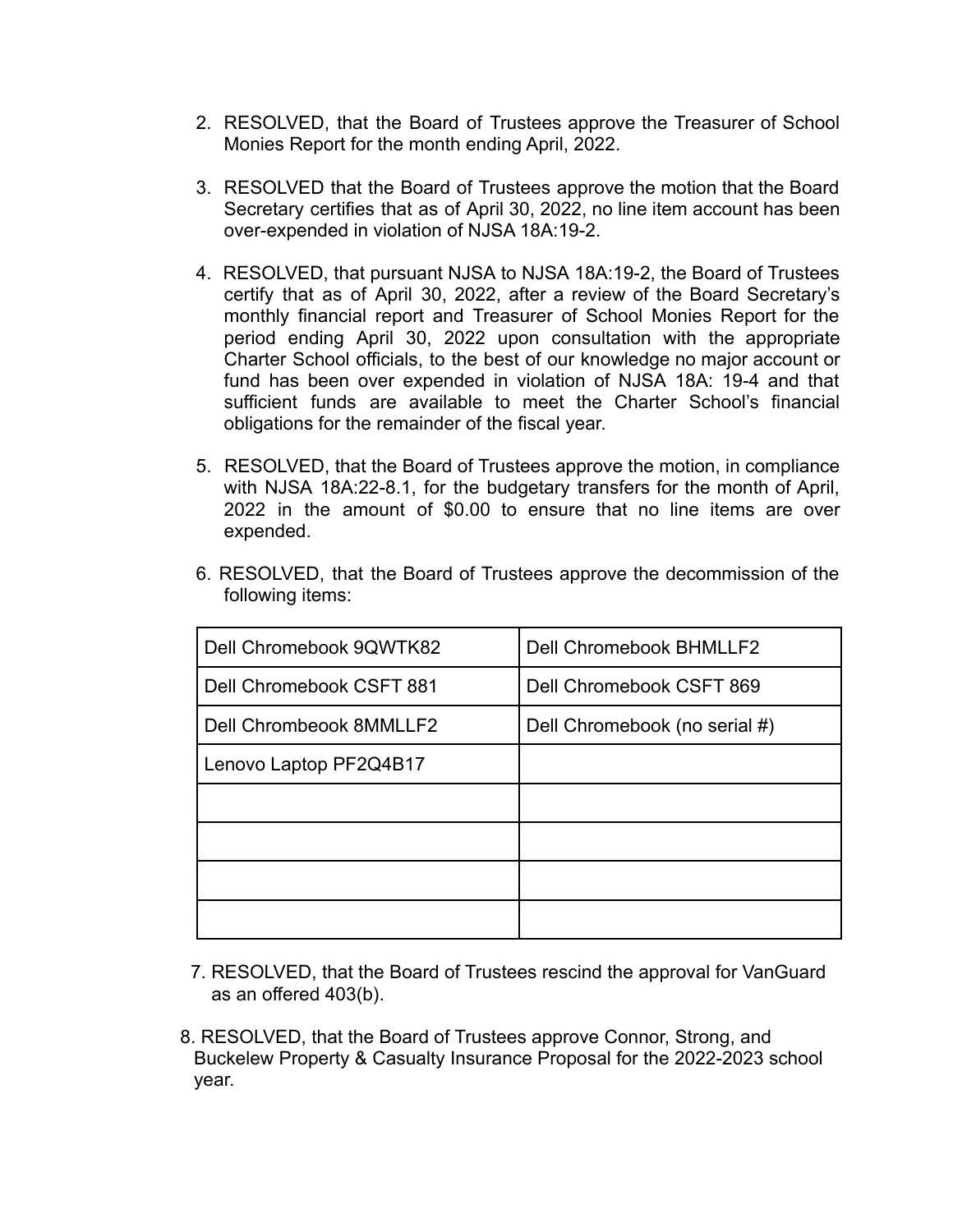- 9. RESOLVED, that the Board of Trustees accept the \$20,000 Pre School & Charter School Security Grant.
- 10. RESOLVED, that the Board of Trustees approve the submission of the ESEA Grant for the 2022-2023 school year as follows:

| Title I:  | \$24,374 |
|-----------|----------|
| Title II: | \$4,865  |
| Title IV: | \$10,000 |

11. RESOLVED, that the Board of Trustees approve the Lighting and HVAC Installation Contract to WillDan Direct Install.

# **EDUCATION**

- 1. RESOLVED, that the Board of Trustees accept, modify or reject the Harassment, Intimidation, and Bullying (HIB) Reports for May, 2022 and Investigations for April, 2022.
- 2. RESOLED, that the Board of Trustees approve the 2022-2023 School Year calendar with modifications.
- 3. RESOLVED, that the Board of Trustees approve the NJDOE 2020-2021 District & School HIB Grade Report.

### **PERSONNEL**

Upon the recommendation of the Chief School Administrator (Lead Person), to approve the following resolutions:

- 1. RESOLVED, that the Board of Trustees approve Donald Covert's last day of employment as March 31, 2022.
- 2. RESOLVED, that the Board of Trustees retroactively approve an increase in daily substitute pay from \$90 to \$100 effective April 1, 2022.
- 3. RESOLVED, that the Board of Trustees approve Katelyn Chadwick as a full time physical education/health teacher for the 2022-2023 school year at a salary of \$54,187 (BA, Step 2).
- 4. RESOLVED, that the Board of Trustees approve J and B Therapy, LLC to provide related services for the 2022-2023 school year.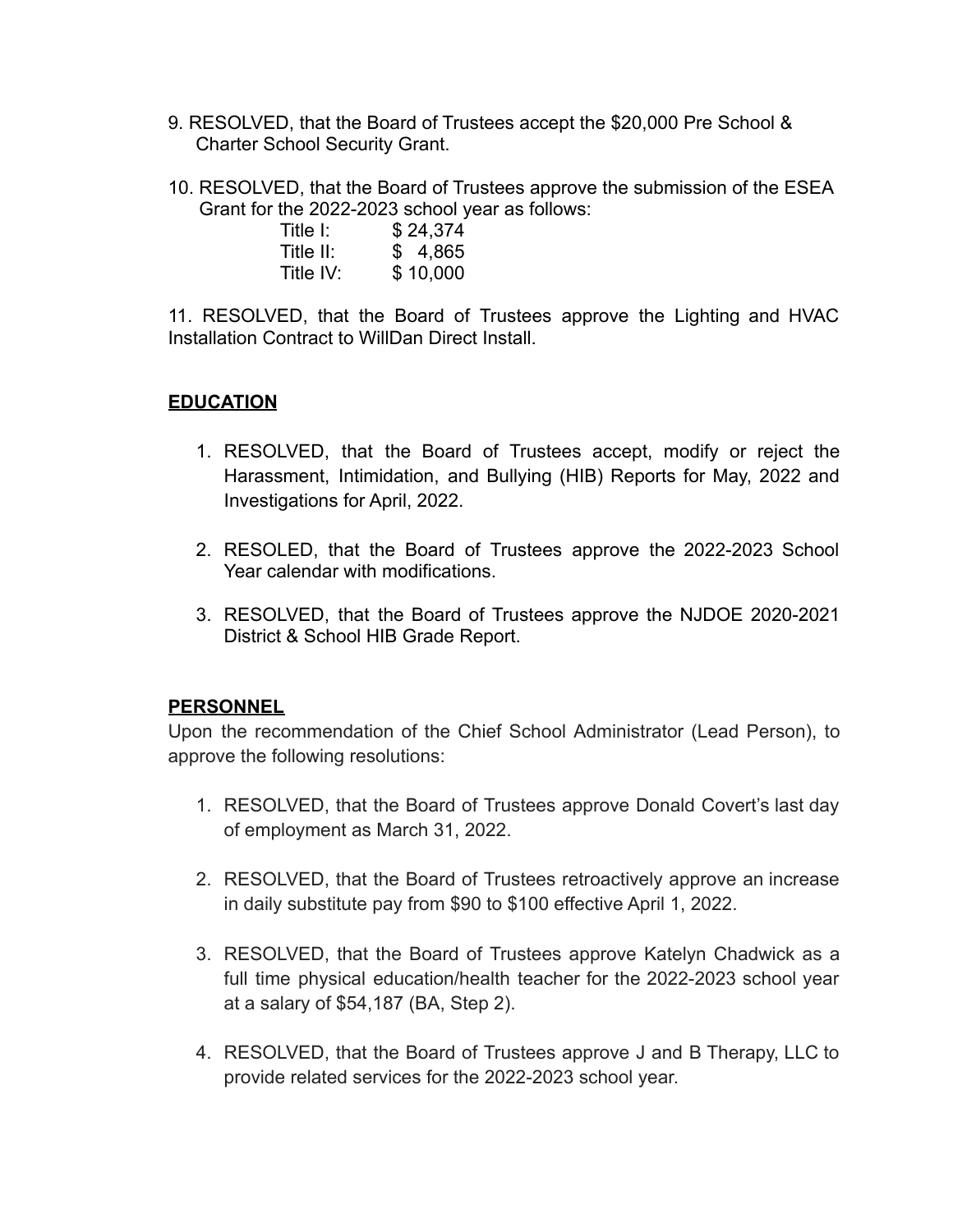- 5. RESOLVED, that the Board of Trustees approve Raquel Cordero as Math Prep Teacher - Pre Algebra (2 days per week) for 5 weeks at a rate of \$500 per week.
- 6. RESOLVED, that the Board of Trustees approve Raquel Cordero as Math Prep Teacher - Algebra 1 (2 days per week) for 5 weeks at a rate of \$500 per week.
- 7. RESOLVED, that the Board of Trustees approve the following teachers for the Summer 2022 Workshop (pending minimum number of students who enrolled) Monday - Thursday at \$1,000 per week.

| Date              | Workshop                                                             | <b>Teacher</b> |
|-------------------|----------------------------------------------------------------------|----------------|
| <b>July 11-14</b> | Engineering                                                          | Mrs. Kuperus   |
| July 18 - 21      | Art                                                                  | Mr. Tencza     |
| July 25 - 28      | Food from the Earth                                                  | Ms. Jackson    |
| August 1 - 4      | <b>Making Connections:</b><br>The role of energy in<br>communication | Mrs. DeCaprio  |
| August 1 - 4      | Crafts                                                               | Ms. McLaughlin |
| August 8 - 11     | <b>STEM</b>                                                          | TBD            |
| August 8 -11      | Math in Sports                                                       | Ms. Mulligan   |
| August 15 - 18    | <b>Nature's Services</b>                                             | Ms. Jackson    |
| August 15 - 18    | <b>Game Theory</b>                                                   | Mrs. Kuperus   |

- 8. RESOLVED, that the Board of Trustees approve Nicole Hayn and Courtney Graziano for summer math curriculum writing at a rate of \$1,000 split.
- 9. RESOLVED, that the Board of Trustees approve Hilliary Kotlarz and Imogen Myslinski for summer ELA curriculum writing at a rate of \$1,000 split.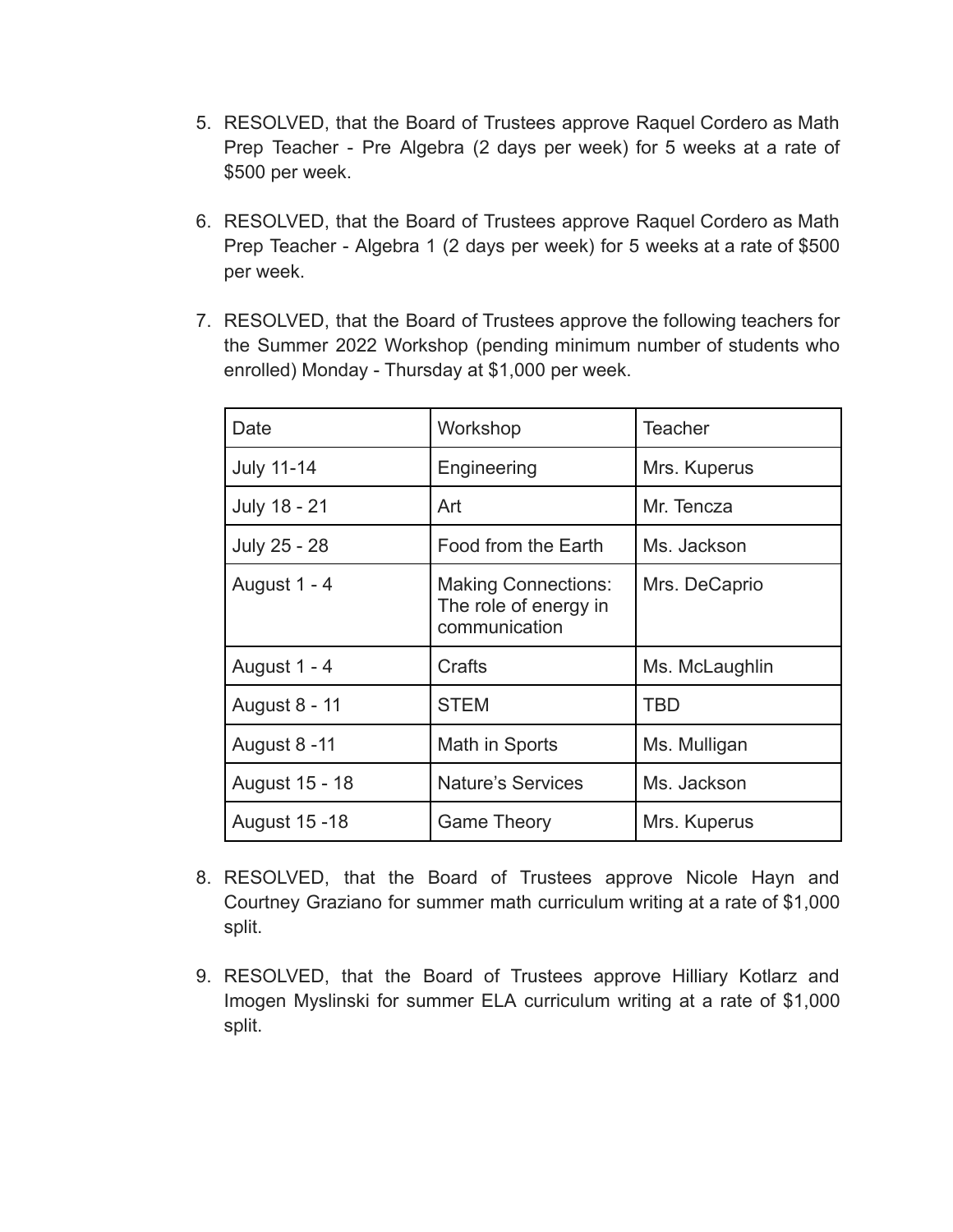- 10.RESOLVED, that the Board of Trustees approve Hillary Kotlarz and Imogen Myslinski for summer RTi/New Student ELA Data review at a rate of \$500 split.
- 11. RESOLVED, that the Board of Trustees approve Nicole Hayn for summer RTi/New Student Math Data review at a rate of \$500.
- 12.RESOLVED, that the Board of Trustees approve Jill Schoonover as Math Summer School Teacher for two weeks (4 days a week; 4 hours daily) at a rate of \$1,000 per week.
- 13.RESOLVED, that the Board of Trustees approve [Imogen Myslinski](mailto:imyslinski@sussexcharter.org) as ELA Summer School Teacher for two weeks (4 days a week; 4 hours daily) at a rate of \$1,000 per week.
- 14.RESOLVED, that the Board of Trustees approve Jill Schoonover, Dana Romash and Kerry Mulligan for General Summer Work (as needed) at \$30 per hour and not to exceed \$1,500 total combined.
- 15.RESOLVED, that the Board of Trustees approve Kerry Mulligan and [Racquel Cordero](mailto:rcordero@sussexcharter.org) as New Student Orientation Leaders for August 29, 2022 and August 30, 2022 from 8 am to 1 pm at a rate of \$30 per hour.
- 16.RESOLVED, that the Board of Trustees approve Jill Schoonover as Extended School Year Math Teacher from July 5, 2022 to July 28, 2022 5 hours weekly at a rate of \$60 per hour.
- 17.RESOLVED, that the Board of Trustees approve Hillary Kotlarz as the Extended School Year ELA Teacher from July 5, 2022 to July 20, 2022 5 hours weekly at a rate of \$60 per hour.
- 18.RESOLVED, that the Board of Trustees approve Corinne McLaughin as an Assistant Teacher for the Summer Workshop Program (as needed) at a rate of \$500 per week.
- 19.RESOLVED, that the Board of Trustees approve Kerry Mulligan as an Assistant Teacher for the Summer Workshop Program (as needed) at a rate of \$500 per week.